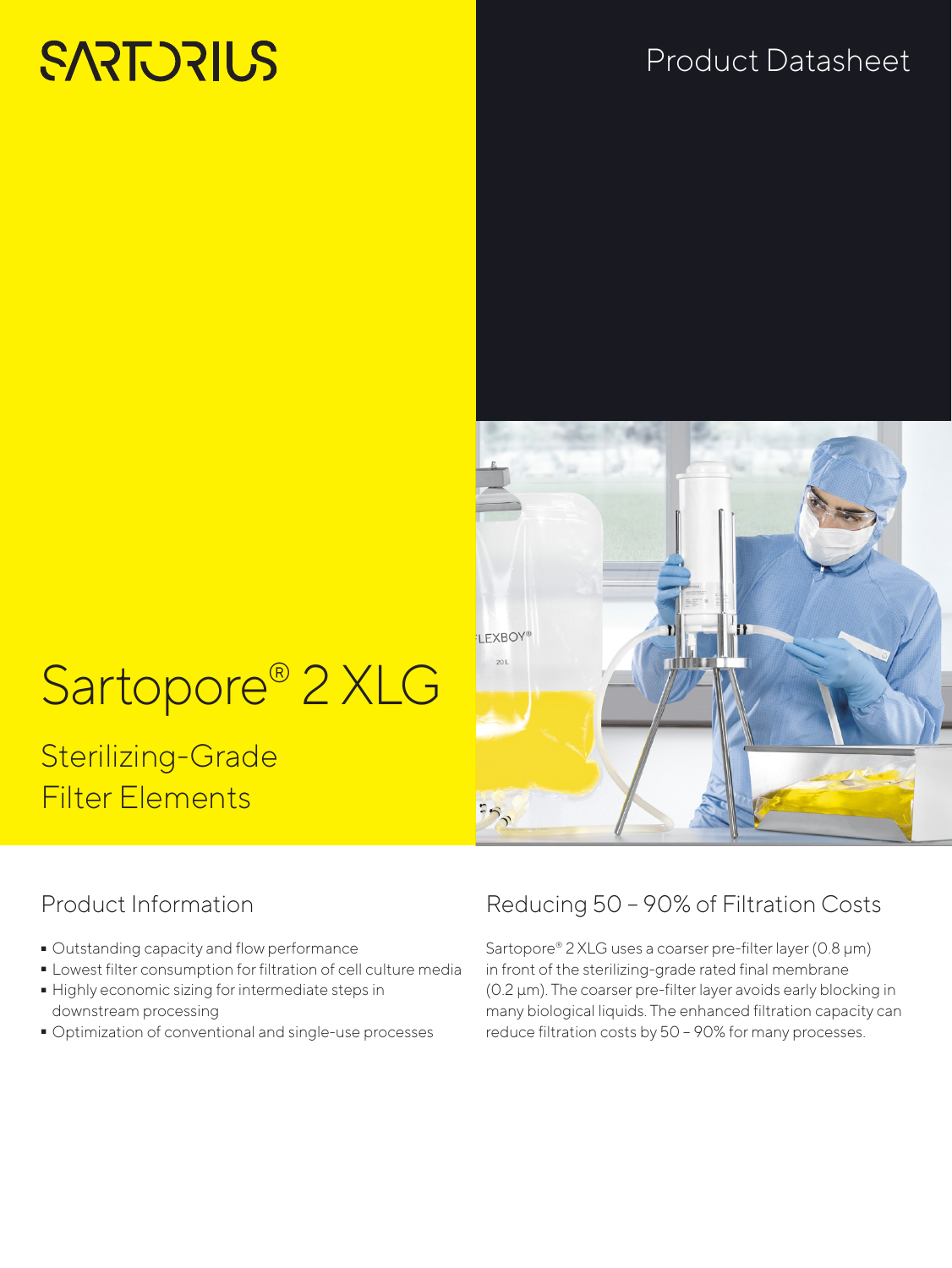### **Scalability**

Sartopore® 2 XLG filter elements are available in a broad range of sizes and formats to provide linear scale-up from R&D to process scale. The wide range of membrane areas from 210 cm<sup>2</sup> to 2.4 m<sup>2</sup> per filter element guarantees greatest flexibility and economic filter sizing.

### Applications

- 
- Filtration of cell culture media such as: - Plant peptone or yeast supplemented cell culture media
- 
- Serum containing cell culture media - Other cell culture media used in biotech manufacturing
- Post cell harvest filtration<br>• Downstream intermediates
- Downstream intermediates (before and after UF | DF and chromatography steps)

### Services

Sartorius Confidence® Validation Services is the perfect complement to Sartopore® 2 XLG filters.

Our services provide

- **Extractables and leachables services**<br>• Microbiological testing
- 
- Microbiological testing<br>■ Physicochemical testin  $\overline{\phantom{a}}$  Physicochemical testing<br>

in compliance with regulatory requirements. Our local teams of validation experts support you with our tailored and consultative approach to determine the most costeffective solution and give you the confidence you need to succeed.

# Technical Specifications

| <b>Available Sizes</b>      | <b>Filtration Area</b>                                     | Max. Diffusion at 2.5 bar   36 psi<br>[m]/min] | Min. Bubble Point<br>[bar   psi] |  |
|-----------------------------|------------------------------------------------------------|------------------------------------------------|----------------------------------|--|
|                             | Cartridges, T-Style Maxicaps®, Maxicaps®   Gamma Maxicaps® |                                                |                                  |  |
| Size 1                      | $0.8 \text{ m}^2$   8.6 ft <sup>2</sup>                    | 23                                             | $3.2 \mid 46$                    |  |
| Size 2                      | 1.6 $m2$   17.2 ft <sup>2</sup>                            | 46                                             | $3.2$   46                       |  |
| Size 3                      | 2.4 m <sup>2</sup>   25.8 ft <sup>2</sup>                  | 69                                             | $3.2$   46                       |  |
|                             |                                                            |                                                |                                  |  |
| Midicaps®   Gamma Midicaps® |                                                            |                                                |                                  |  |
| Size 7                      | 0.065 $m^2$   0.7 ft <sup>2</sup>                          | 5                                              | $3.2 \mid 46$                    |  |
| Size 8                      | 0.13 m <sup>2</sup>   1.4 ft <sup>2</sup>                  | 6                                              | $3.2$   46                       |  |
| Size 9                      | 0.26 m <sup>2</sup>   2.8 ft <sup>2</sup>                  | 9                                              | $3.2$   46                       |  |
| Size O                      | 0.52 $m^2$   5.6 ft <sup>2</sup>                           | 18                                             | $3.2 \mid 46$                    |  |
|                             |                                                            |                                                |                                  |  |
| Capsules   Gamma Capsules   |                                                            |                                                |                                  |  |
| Size 4                      | 0.021 m <sup>2</sup>   0.22 ft <sup>2</sup>                | 1.1                                            | $3.2$   46                       |  |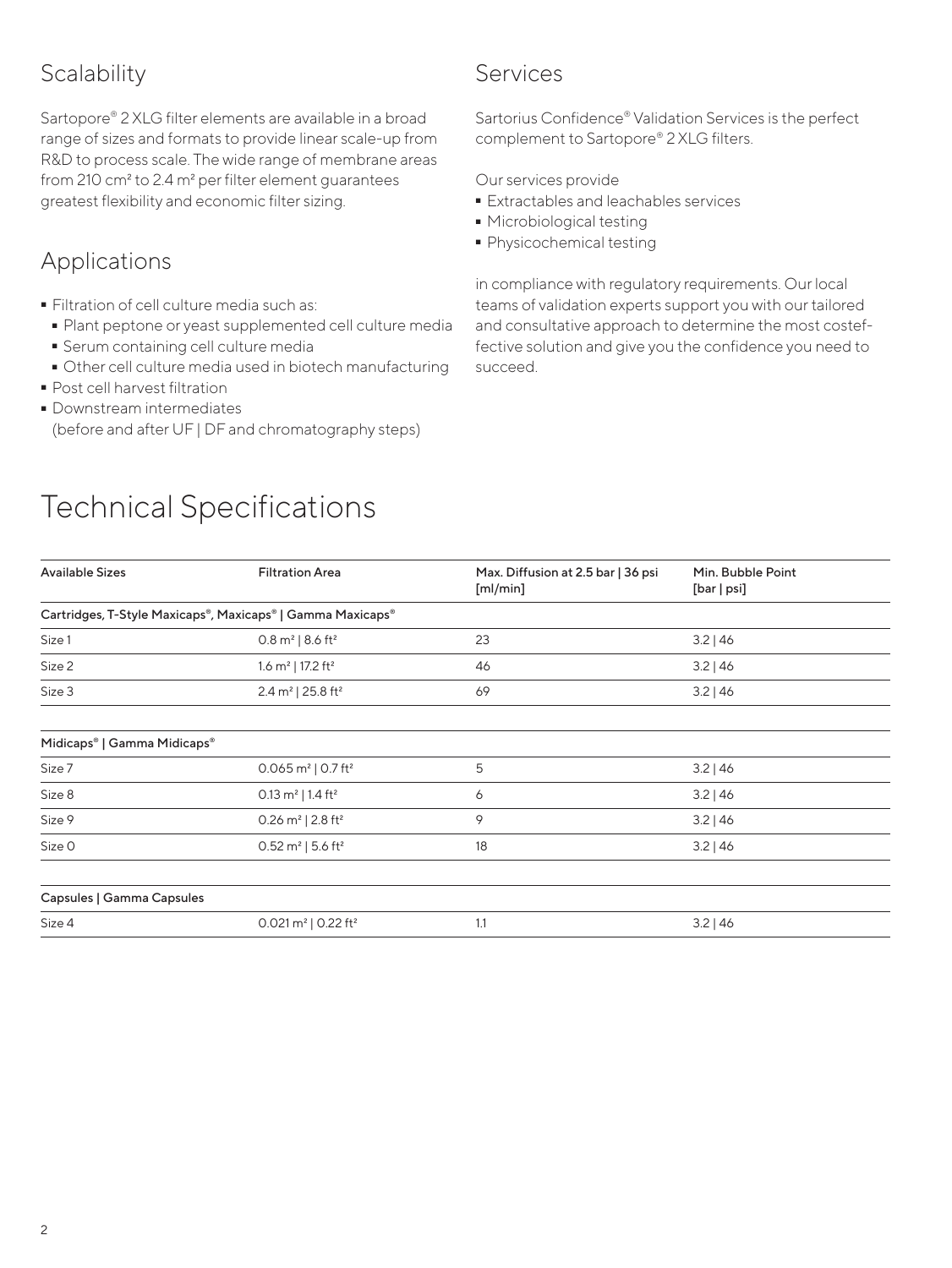### Max. Allowable Differential Pressure

#### **Cartridges**

5 bar | 72.5 psi at 20°C 2 bar | 29 psi at 80°C

### T-Style Maxicaps®, Maxicaps® | Gamma Maxicaps®,

Midicaps® | Gamma Midicaps® 5 bar | 72.5 psi at 20°C 3 bar | 43.5 psi at 50°C

#### Capsules | Gamma Capsules Size 4

4 bar | 58 psi at 20°C 2 bar | 29 psi at 50°C

### Materials

#### Prefilter Membrane

Polyethersulfone, asymmetric

### Endfilter Membrane

Polyethersulfone, asymmetric

#### Support Fleece

Polypropylene (In-line steam sterilizable & autoclavable) Polyester (Ύ-irradiatable or γ-irradiatable | autoclavable)

Core Polypropylene

End Caps Polypropylene

Capsule Housing Polypropylene

O-Ring Silicone (other materials on request)

Filling Bell Polycarboate

### Max. Allowable Back Pressure

2 bar | 29 psi at 20°C (for all elements)

### Pore Size Combination

0.8 μm + 0.2 μm

### Regulatory Compliance

- For release, each individual element is tested for integrity by bubble point and diffusion test
- Fully validated as sterilizing-grade filters according to<br>ASTM current F-838 guidelines<br>- Designed, developed and manufactured in accordance ASTM current F-838 guidelines
- Designed, developed and manufactured in accordance with an ISO 9001 certified Quality Management System
- Meet or exceed the requirements for WFI quality standards set by the current USP
- Non pyrogenic according to USP Bacterial Endotoxins<br>• USP Plastic Class VI Test
- 
- USP Plastic Class VI Test<br>■ Non fiber releasing accor  $\bullet$  Non fiber releasing according to 21 CFR<br>

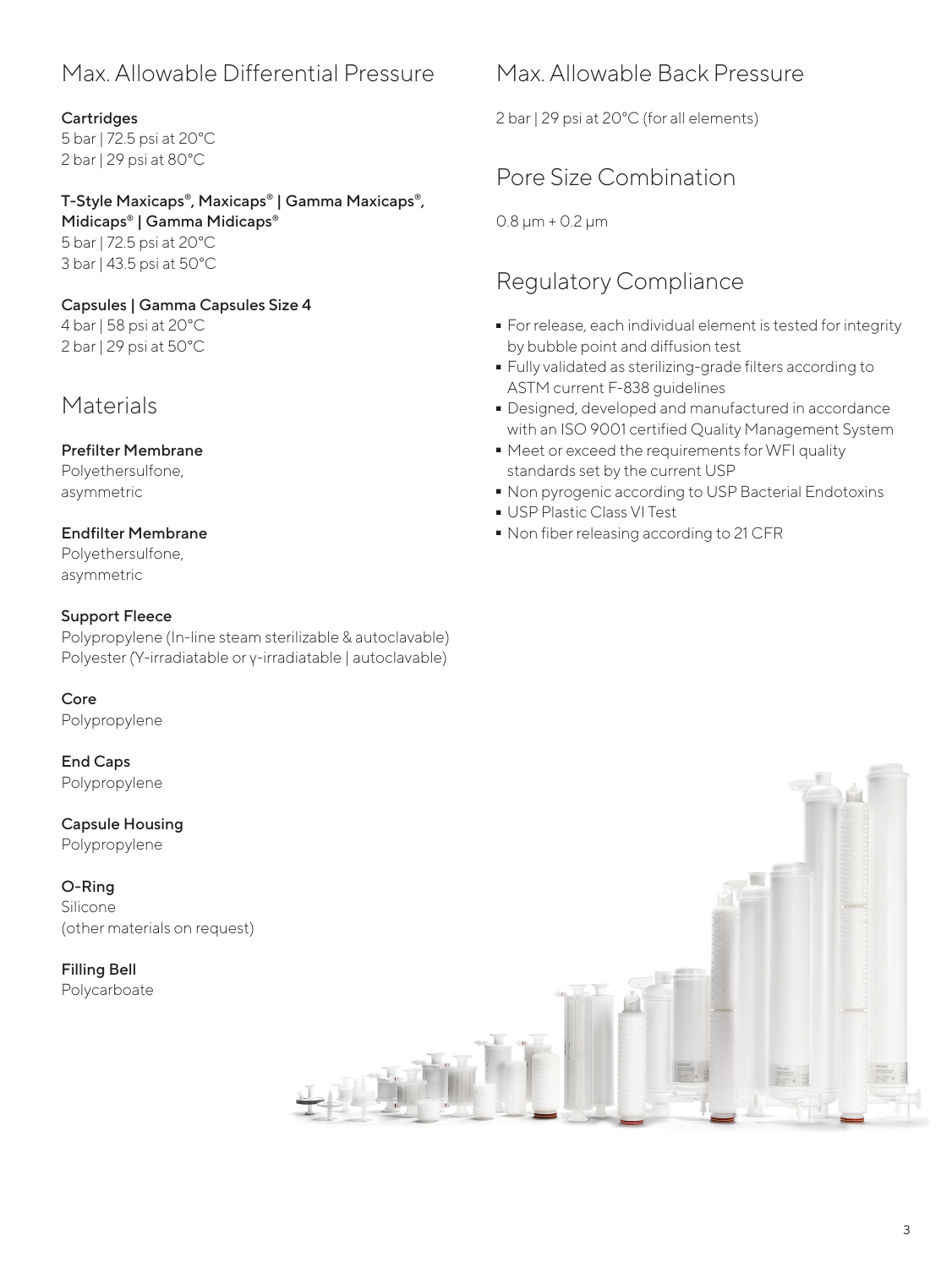### Sterilization

#### **Cartridges**

In-Line Steam Sterilization Max. 134 °C, 0.3 bar, 20 min. Min. 25 Sterilization Cycles

or

### Autoclaving

Max. 134°C, 2 bar, 30 min Min. 25 Sterilization Cycles

#### Maxicaps®, Midicaps® & Capsules

Autoclaving Max. 134°C, 2 bar, 30 min Min. 25 Sterilization Cycles (Midicaps® & Maxicaps®) Min. 5 Sterilization Cycles (Capsules)

#### Gamma Maxicaps®, Gamma Midicaps® & Gamma Capsules

Gamma Irradiation ≤ 50 kGy 1 Sterilization Cycle

#### T-Style Maxicaps®

Autoclaving Max. 134°C, 2 bar, 30 min Min. 5 Sterilization Cycles

or

### Gamma Irradiation

≤ 50 kGy 1 Sterilization Cycle

### Performance

#### Soy Peptone Supplemented Cell Culture Media





#### Monoclonal Antibody Pool<sup>1</sup>



1Antibody Concentration: 47.5 mg/ml

### Technical References

| Validation Guide   | 2665242   |
|--------------------|-----------|
| Extractables Guide | SPK5775-e |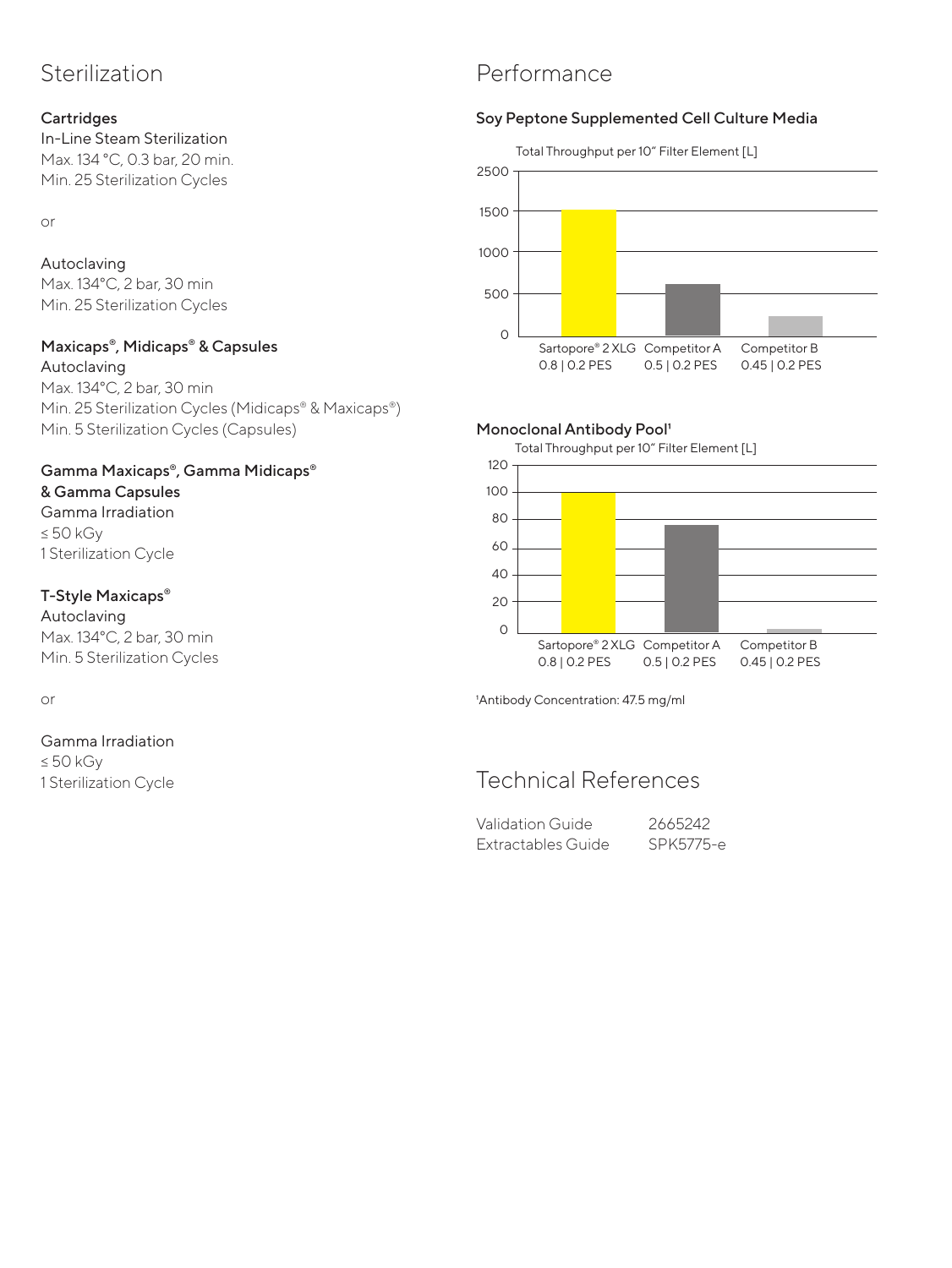## Ordering Information



hose barb F: 3/4" tri-clamp 25 mm

(Optional with vent valve design for connection of integrity tester. Example: 5447307G1--SOIT)



#### Midicaps® | Gamma Midicaps®



F: 3/4" tri-clamp 25 mm